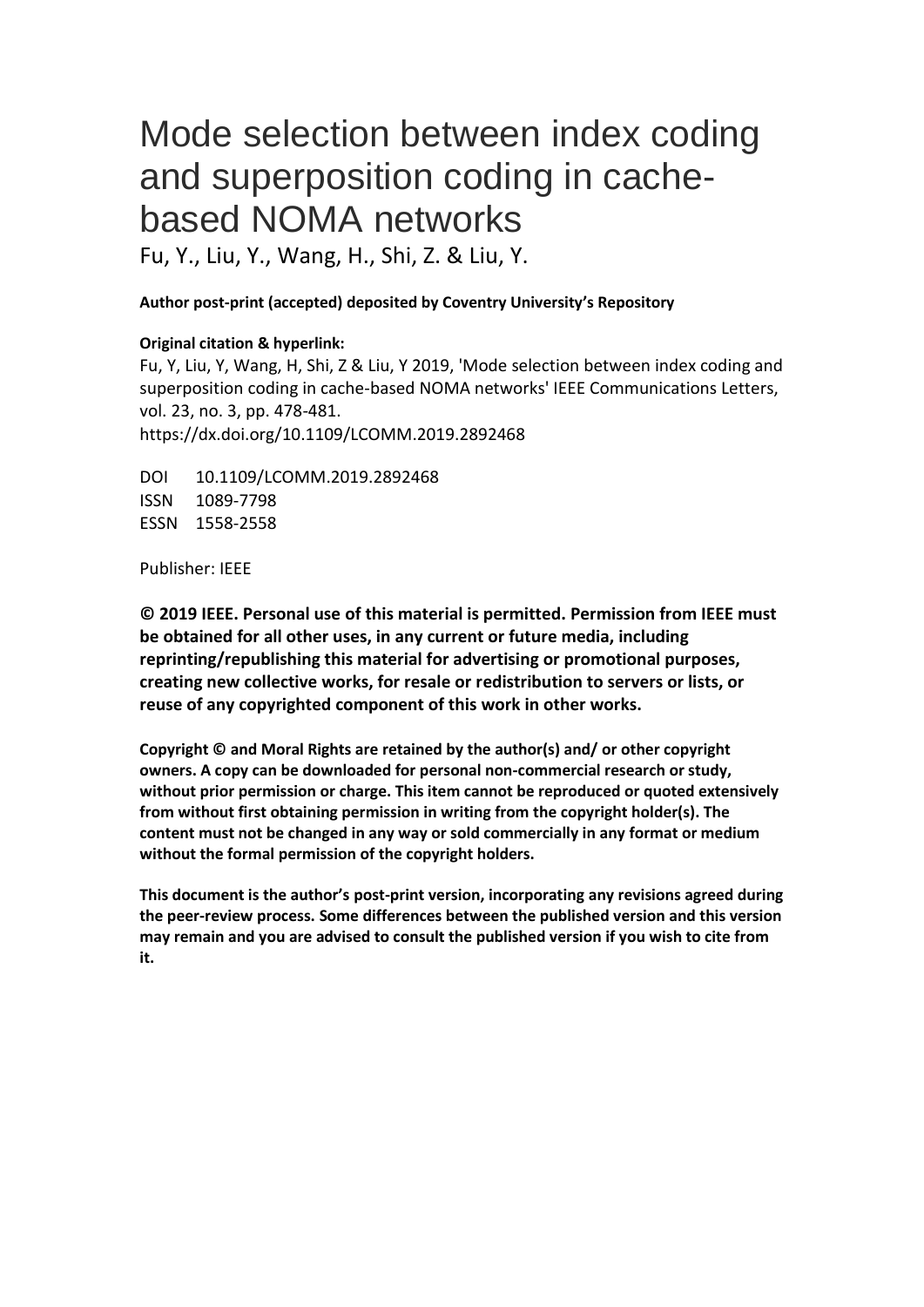# Mode Selection Between Index Coding and Superposition Coding in Cache-based NOMA **Networks**

Yaru Fu, Ye Liu, Hong Wang, Zheng Shi, and Yuanwei Liu

*Abstract*—By analytically showing that index coding (IC) is more power efficient than superposition coding (SC) when appropriate caching contents are available for a pair of users, we propose a sub-optimal joint user clustering and power allocation scheme for a single-cell downlink non-orthogonal multiple access (NOMA) network with caching memory at the receivers that alternates between IC and SC. Simulation studies demonstrate that the proposed scheme significantly reduces the transmission power when compared to the benchmark scheme that only allows SC.

*Index Terms*—Caching, index coding (IC), NOMA, optimal power control, superposition coding (SC), user clustering.

#### I. INTRODUCTION

Non-orthogonal multiple access (NOMA) accommodates multiple access from new perspective, i.e., NOMA allows multiple users with discrepant power levels to share the same time/frequency resource block simultaneously. Thus, NOMA can provide higher spectrum efficiency and more freedom of connectivity than conventional orthogonal multiple access (OMA) schemes. Even though the basic principles behind NOMA have been around for decades of years, the conception about the application of NOMA in practical wireless systems was proposed by Saito *et al.* in 2013 [1], since then NOMA has been intensively studied from various aspects [2].

Cache-based NOMA becomes one of the research hotspots since it was shown by Ding *et al.* [3] that cache can help to further enhance the spectral efficiency of NOMA systems. Besides, Zhao *et al.* in [4] demonstrated that content caching based NOMA achieves better coverage performance than OMA schemes. All the existing cache aided NOMA works adopted superposition coding (SC) at transmitters. However, for certain cached scenario, index coding (IC) is more power efficient than SC. Therefore, in this work, we investigate the potential gains of applying IC in cache assisted NOMA, where

This work was supported in part by the National Natural Science Foundation of China under Grants 61801246 and 61801192. *(Corresponding authors: Hong Wang; Zheng Shi)*

Yaru Fu is with the Dept. of Information Systems Technology and Design, Singapore University of Technology and Design, Singapore (e-mail: yaru\_fu@sutd.edu.sg).

Ye Liu is with the Dept. of Engineering Science, University of Oxford, England, UK (e-mail: ye.liu@eng.ox.ac.uk).

Hong Wang is with the School of Communication and Information Engineering, Nanjing University of Posts and Telecommunications, Nanjing 210003, China, and also with the National Mobile Communications Research Laboratory, Southeast University, Nanjing 210096, China (e-mail: wanghong@njupt.edu.cn).

Zheng Shi is with the School of Electrical and Information Engineering, Jinan University, Zhuhai 519070, China (e-mail: zhengshi@jnu.edu.cn).

Yuanwei Liu is with the School of Electronic Engineering and Computer Science, Queen Mary University of London, London, UK (e-mail: yuanwei.liu@qmul.ac.uk).

the transmission mode of BS is either SC or IC in accordance with the cached information at users.

1

The main contributions are summarized as follows: *First*, we propose a new transmission mechanism for cache based NOMA, where either IC or SC is applied at BS. *Second*, we formulate the joint user clustering and power control problem as a hybrid integer programming problem. To solve the nonlinear integer problem, a two-step methodology is designed. In Step one, we determine the user clustering strategy. To reduce the computational complexity of the optimal exhaustive search method, a suboptimal strategy is designed based on the cached information and link gain difference among users. With the given user clustering manner, we show that the resultant power control problem is standard in Step two, which can be optimally solved in an iterative manner.

### II. SYSTEM MODEL

*A. System Descriptions*

The scenario that a BS delivers *K* distinct packets to *K* users is considered. We assume each packet has the same number of bits. Let  $K \triangleq \{1, 2, ..., K\}$  be the index set that represents the indices of both packets and users. Besides, for  $i \in \mathcal{K}$ , denote by  $s_i$  the *i*-th packet. We assume that all the users have the capability of caching, which means each user has prior information of some packets. Let  $S_k \subseteq \mathcal{K} \setminus \{k\}$  be the index set of the cached packets at user *k*. For example, if  $S_k = \{3, 4\}$ , user *k* already has packets  $s_3$  and  $s_4$  in its cache. Besides, we assume each user is equipped with a cache unit with capacity *C*, i.e.,  $|\mathcal{S}_k| \leq C$  for  $k \in \mathcal{K}$ .

In downlink NOMA system, successive interference cancellation (SIC) is adopted at receivers. However, a large number of multiplexed users induce to high complexity of receivers. Therefore, we apply pairing to separate users into different clusters where each cluster has two users for simplicity<sup>1</sup> [5]. SIC is adopted within each cluster. Note that *K* is assumed to be an even number, and *K/*2 clusters are used to serve all the users. Define  $\mathcal{N} = \{1, 2, \dots, K/2\}$  as the index set of all clusters. Besides, let  $\mathcal{U}_n$  be the users indices in cluster *n*. Moreover, for  $n \in \mathcal{N}$ , let  $X_n$  be the signal<sup>2</sup> transmitted at BS for users in  $U_n$  and  $Y_l$  be the received signal of user  $l \in U_n$ . Therefore, we have

$$
Y_l = \sqrt{g_l} X_n + \sqrt{g_l} \tilde{X}_l + N_l, \tag{1}
$$

where  $g_l$  is the link gain between BS to user *l*. Without loss of generality, we assume  $g_i < g_j$  if  $i < j$ .  $\tilde{X}_l$  and  $N_l$  represent

<sup>1</sup>For the multi-user per cluster scenarios, the major difference lies in the number of possible caching cases, which can be analyzed by following a similar method in Subsections II-C and III-B.

<sup>2</sup>For  $n \in \mathcal{N}$ ,  $X_n$  could be the signal generated by superposition coding or by index coding. Details will be discussed later in this work.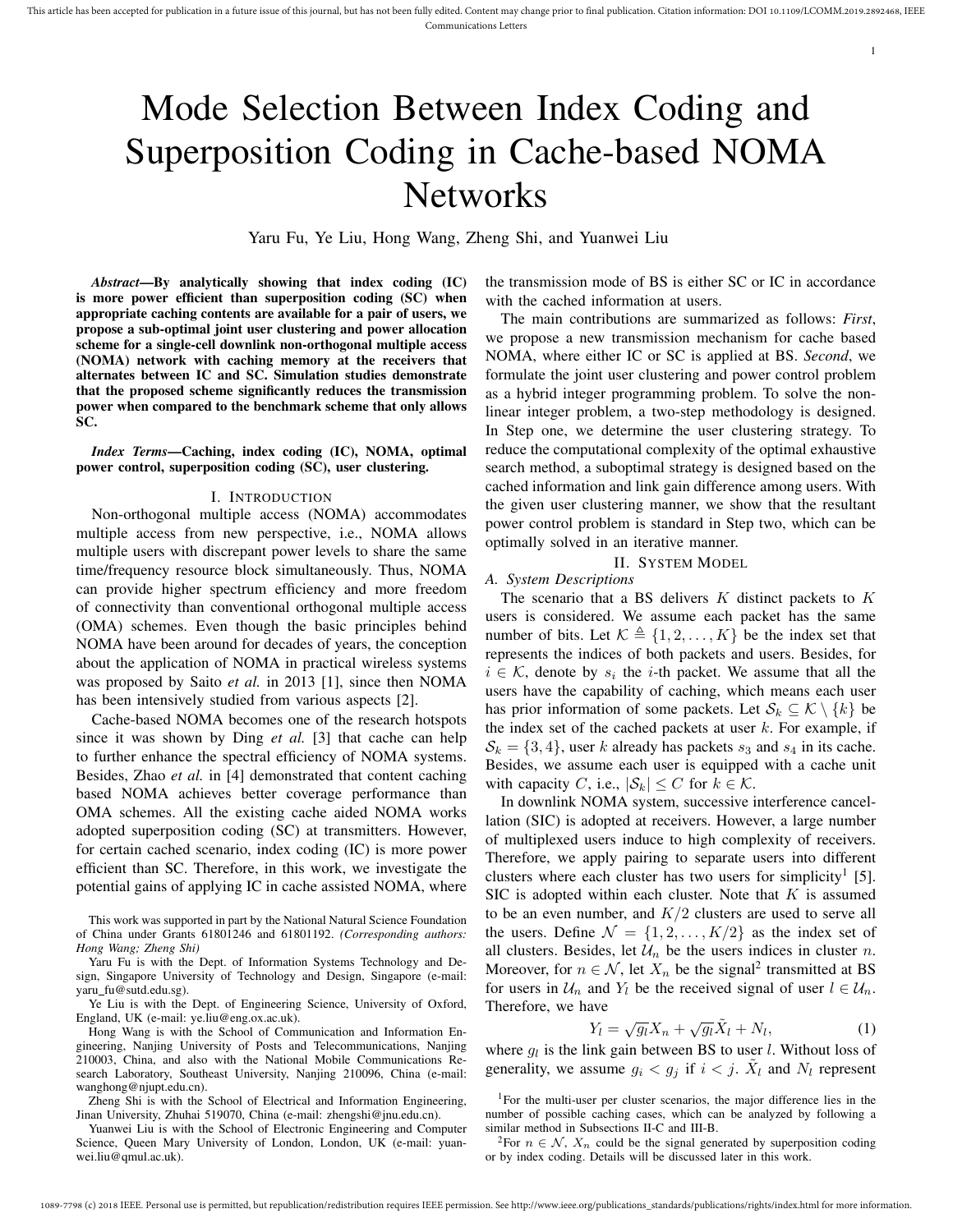2

the received signal of the other clusters at user *l* and the additive Gaussian random noise signal, respectively. Assume  $N_l$  has mean zero and variance  $\eta$ . For notational simplicity, we define the normalized noise power at user *k* as  $\eta_k \triangleq \eta/g_k$ for  $k \in \mathcal{K}$ . Moreover, for  $k \in \mathcal{K}$ , we assume user  $k$  has a minimum data rate requirement,  $\bar{R}_k$ , which is in one-to-one correspondence to the minimum signal-to-interference-plusnoise (SINR) threshold of user *k*, i.e.,  $\gamma_k = 2^{R_k/W} - 1$ , where *W* indicates the system bandwidth.

#### *B. Transmission Mechanism at BS*

In this subsection, the transmission mechanism at BS is introduced. For  $k \in \mathcal{K}$ , let  $s_k$  be the packet to be sent to user  $k$ . Besides, define  $p_k$  as the transmit power of packet  $k$ . There is an encoder function, say enc(*·*), such that the coded packet of user *k* is given as  $Z_k = \text{enc}(s_k)$ , where  $\text{enc}(s_k)$  is assumed to be a random variable with unit variance and zero mean. Moreover, we adopt a binary variable  $c_{i,j} \in \{0,1\}$  to show whether users *i* and *j* are paired, where  $i \neq j$ . Specifically,  $c_{i,j} = 1$  if and only if users *i* and *j* are assigned in the same cluster. Let  $\mathbf{c} = (c_{1,2}, c_{1,3}, \dots, c_{K,K-1})$  be the user clustering indicator vector of the system. Without loss of generality, we assume  $\mathcal{U}_n = \{i, j\}$ , where  $i < j$ . The two transmission schemes are stated below:

*1) Superposition Coding (SC):* For SC, the transmitted signal for users in cluster *n* is

$$
X_n = \sqrt{p_i} \cdot \text{enc}(s_i) + \sqrt{p_j} \cdot \text{enc}(s_j)
$$
  
=  $\sqrt{p_i} Z_i + \sqrt{p_j} Z_j,$  (2)

According to (1), the received signals at users *i* and *j* are

$$
Y_i = \sqrt{g_i}(\sqrt{p_i}Z_i + \sqrt{p_j}Z_j) + \sqrt{g_i}\tilde{X}_i + N_i,
$$
  
\n
$$
Y_j = \sqrt{g_j}(\sqrt{p_i}Z_i + \sqrt{p_j}Z_j) + \sqrt{g_j}\tilde{X}_j + N_j.
$$
 (3)

Incidentally, with the above stated, the normalized inter-cluster interference plus noise power at user *l* who is associated to cluster *n* is obtained as follows:

$$
I_{l} = \sum_{n'=1, n'\neq n}^{|N|} P_{n'} + \eta_{l}, \tag{4}
$$

in which  $P_{n'}$  is the transmit power of cluster  $n'$ .

*2) Index Coding (IC):* If IC is adopted, the transmitted signal of cluster *n* is  $X_n = \sqrt{P_{IC}} \cdot \text{enc}(s_i \oplus s_j)$ , where  $\oplus$ is the bit-wise binary addition, and *PIC* indicates the transmit

power. Similarly, the received signals at two users are  
\n
$$
Y_i = \sqrt{g_i}(\sqrt{P_{IC}} \cdot \text{enc}(s_i \oplus s_j)) + \sqrt{g_i} \tilde{X}_i + N_i,
$$
\n
$$
Y_j = \sqrt{g_j}(\sqrt{P_{IC}} \cdot \text{enc}(s_i \oplus s_j)) + \sqrt{g_j} \tilde{X}_j + N_j.
$$
\n(5)

An auxiliary variable  $a_{i,j} \in \{0,1\}$  is introduced to show whether user *i* caches the desired packet of user *j*, i.e.,  $a_{i,j} = 1$ if and only if  $j \in S_i$ . Similarly, we define  $a_{j,i}$  for user *j*. With the aforementioned definitions, we are restricting ourselves to the following rules when considering the transmission mechanism at BS: we adopt IC if  $a_{i,j} = 1$  and  $a_{j,i} = 1$ and SC otherwise. The reason is explained in the following Theorem:

**Theorem 1.** If  $a_{i,j} = 1$  and  $a_{j,i} = 1$ , the required power for *users to satisfy their minimum data rate constraints with IC is smaller than that with SC.*

*Proof:* First, we consider the case where SC is applied at

BS. Since both users *i* and *j* cache the prior information of the other user, at receiver sides, the achievable data rates of two users are  $\hat{R}_i = W \log_2(1 + \frac{p_i}{I_i})$  and  $\hat{R}_j = W \log_2(1 + \frac{p_i}{I_i})$ *pj*  $\frac{p_j}{I_j}$ ), respectively. To satisfy the minimum data rate constraints:  $\hat{R}_i \geq \bar{R}_i$  and  $\hat{R}_i \geq \bar{R}_j$ , the least required power is  $P_{SC} =$  $\gamma_i I_i + \gamma_j I_j$ .

Then, we see the IC case. In the case of IC, the XOR operation is applied to packets *i* and *j* to formed a coded packet. Both users decode this packet first. Afterwards, each user performs XOR between the decoded packet and the packet in his cache to obtain his requested packet. As a result, the obtained data rates are  $\hat{R}_i = W \log_2(1 + \frac{P_{IC}}{I_i})$  and  $\hat{R}_j = W \log_2(1 + \frac{P_{IC}}{I_j})$ , respectively. It is easy to calculate that the minimum required power for satisfying the data rate requirements with IC is  $P_{IC} = \max\{\gamma_i I_i, \gamma_j I_j\}$ . The proof is completed since  $P_{SC} - P_{IC} = \min\{\gamma_i I_i, \gamma_j I_j\} > 0.$ 

### *C. Capacity of Each User*

With the proposed transmission mechanism, the achievable data rate of each user is analyzed in this subsection. For illustration, we take cluster *n* as an example. For  $n \in \mathcal{N}$ , let  $P_{-n} = (P_1, P_2, \ldots, P_{n-1}, P_{n+1}, \ldots, P_{|N|})$ . Given the value of *P−<sup>n</sup>* and the user clustering indicator vector *c*, the capacity of each user can be discussed by partitioning into the following three cases:

**Case 1:**  $a_{i,j} = 0$ ,  $a_{j,i} = 0$  or  $a_{i,j} = 0$ ,  $a_{j,i} = 1$ . In this case, SC is adopted, and user *j* applies SIC. The capacity of users *i* and *j* is given as

$$
\hat{R}_i = W \log_2(1 + \frac{p_i}{p_j + I_i}),
$$
 and  $\hat{R}_j = W \log_2(1 + \frac{p_j}{I_j}),$ 

in which  $I_l$ ,  $l \in \mathcal{U}_n$  is given in (4).

**Case 2:**  $a_{i,j} = 1$ ,  $a_{j,i} = 0$ . In this case, SC is also used. Since user *i* has packet *j* in his cache, user *i* can subtract packet *j* from his received signal. The achievable data rate of user *i* is then quoted below:

$$
R'_{i} = W \log_2(1 + \frac{p_i}{I_i}).
$$
\n(6)

For user *j*, SIC is applied. Specifically, user *j* first decodes the packet of user *i*, subtracting this packet from its received signal and then decodes its own packet. The capacity of user *j* to decode the packet of user *i* when performing SIC and the achievable data rate of user *j* are respectively given by

$$
R_i'' = W \log_2(1 + \frac{p_i}{p_j + I_j}),\tag{7}
$$

$$
\hat{R}_j = W \log_2\left(1 + \frac{p_j}{I_j}\right). \tag{8}
$$

Based on (6) and (7), we have  $\hat{R}_i = \min\{R'_i, R''_i\}.$ 

**Case 3:**  $a_{i,j} = 1$ ,  $a_{j,i} = 1$ . In this case, IC is used. As shown in the proof of Theorem 1, we have  $\hat{R}_i = W \log_2(1 + \frac{P_{IC}}{I_i})$ and  $\hat{R}_j = W \log_2(1 + \frac{P_{IC}}{I_j}).$ 

Let  $P = (P_1, P_2, \ldots, P_N)$  be the power vector of all clusters. Define *a* as the caching information indicator vector of the system. With above mentioned analysis, we conclude the capacity of user *k* as  $R_k = \hat{R}_k(a, c, P)$ , where  $k \in \mathcal{K}$ .

#### *D. Problem Formulation*

We target at minimizing the total transmit power of the BS in consideration of each user's data rate constraint. The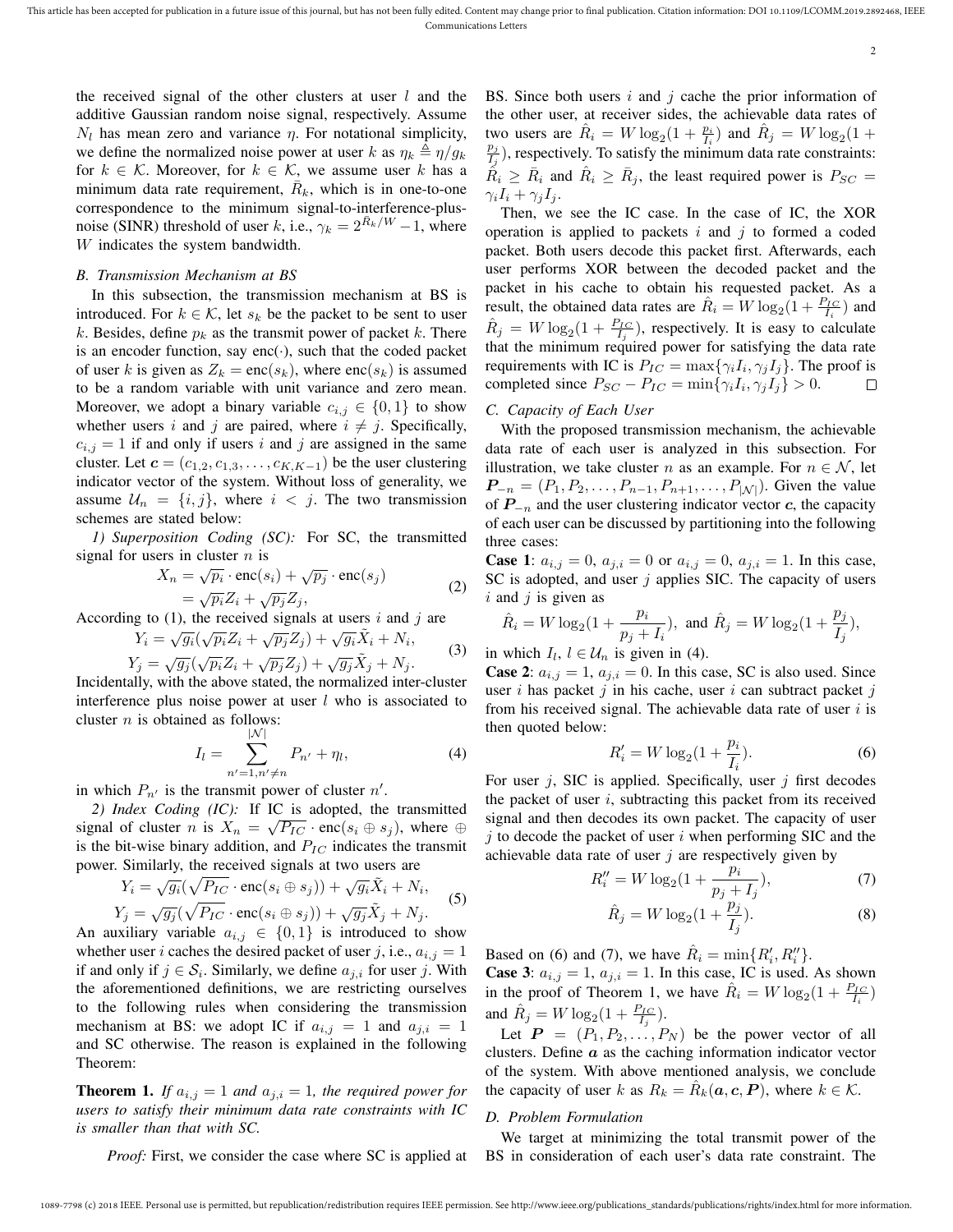3

optimization problem can be formulated as

$$
\min \sum_{n \in \mathcal{N}} P_n,
$$
\n
$$
s.t. \ C1: R_k \ge \bar{R}_k, \ k \in \mathcal{K},
$$
\n
$$
C2: P_n \ge 0, \ n \in \mathcal{N},
$$
\n
$$
C3: \sum_{\substack{j \neq i, j \in \mathcal{K} \\ j \neq i, j \in \mathcal{K}}} c_{i,j} = 1, \ i \in \mathcal{K},
$$
\n
$$
C4: c_{i,j} \in \{0, 1\}, \ i \in \mathcal{K}, \ j \in \mathcal{K}, \ j \neq i,
$$
\n
$$
(10)
$$

where *C*1 indicates the minimum data rate requirement of each user, in which  $R_k$  is well discussed in Section II-C. Besides, *C*2 shows the non-negativity of the transmit power of each cluster. In addition, *C*3 demonstrates that each user can only be paired with one of the other user. Moreover, *C*4 represents that the user clustering index is a binary variable. Obviously, problem (9) is a hybrid integer nonlinear programming problem, which is in general difficult to solve [6]. In order to efficiently obtain the optimal solution, we propose a two-step methodology that decouples problem (9) into two subproblems, one is the user clustering and the other one is the power control for clusters.

#### III. USER CLUSTERING ALGORITHMS AND THE OPTIMAL POWER ALLOCATION METHOD

In this section, we first discuss the optimal and suboptimal user clustering schemes. Afterwards, we show that, given user pairing strategy, the resultant power control problem is standard and can be optimally solved via an iterative algorithm.

#### *A. User Clustering Algorithms*

*1) Optimal User Clustering Method:* The optimal user pairing can be obtained through an exhaustive search method. Since we have *K* users, the number of possible combinations for user clustering is

$$
\Omega = (K - 1) \times (K - 3) \times \dots \times 1.
$$
 (11)

Obviously, the computational complexity of the optimal user pairing method is too high to the practical system, especially, when the number of users is large. This motivates us to develop a suboptimal but efficient user clustering algorithm, which will be stated in next paragraph.

*2) Suboptimal User Clustering Algorithm:* The user pairing problem in cache based NOMA system is different from that in conventional NOMA due to the existing of cached information at users. Our suboptimal user clustering algorithm is designed based on two aspects: the different cached information at users<sup>3</sup> and the link gain differences among users. In detail, for any unpaired user *i*, we first search whether there exist some users *j* with  $a_{i,j} = 1$  and  $a_{j,i} = 1$ . If so, user *i* will be paired to *j* who has the largest link gain difference from that of user *i* among the candidates. Otherwise, we will check whether there is a user  $j'$  that satisfies  $g_i < g_{j'}$  and  $j' \in S_i$ , which means user  $j'$  has a better channel condition than user *i*, and moreover, user *i* has packet  $s_{j'}$  in its cache. If none of the above mentioned scenarios happens, we will pair user *j ′′* who has the largest link gain difference from user *i* as

the partner of user *i*. We summarize the pseudo-code of the proposed suboptimal user pairing method in Algorithm 1.

| <b>Algorithm 1</b> The suboptimal user clustering algorithm                                                             |
|-------------------------------------------------------------------------------------------------------------------------|
| <b>Input:</b> The link gain information $g_k$ , where $k \in \mathcal{K}$ and the                                       |
| cache indicator vector $\boldsymbol{a}$ . An auxiliary set $\mathcal{G} = \mathcal{K}$ .                                |
| <b>Output:</b> $\mathcal{U}_n$ for $n \in \mathcal{N}$ .                                                                |
| 1: while $\mathcal{G} \neq \emptyset$ do                                                                                |
| 2: if there exist some user $j \in \mathcal{G} \setminus \{i\}$ such that $a_{i,j} = 1$                                 |
| and $a_{j,i}=1$ then                                                                                                    |
| 3: Let user $j^* = \underset{a_{i,j}=1, a_{j,i}=1, j \in \mathcal{G}\backslash\{i\}}{\text{argmax}}  g_i - g_j $ be the |
|                                                                                                                         |
| partner of user $i$ ;                                                                                                   |
| <b>else if</b> there exist some user $j > i$ and $j \in S_i$ then<br>4:                                                 |
| Assign user $j^*$ = argmax $ g_i - g_j $ to the<br>5:                                                                   |
| $j > i, j \in S_i, j \in \mathcal{G} \backslash \{i\}$                                                                  |
| same cluster of user $i$ .                                                                                              |
| else<br>6:                                                                                                              |
| Pair user $j^* = \argmax  g_i - g_j $ to user i.<br>7:                                                                  |
| $j \in \mathcal{G} \backslash \{i\}$                                                                                    |
| end if<br>8:                                                                                                            |
| 9: $\mathcal{G} = \mathcal{G} \setminus \{i, j\};$                                                                      |
| 10: end while                                                                                                           |
| 11: <b>return</b> $\mathcal{U}_n$ for $n \in \mathcal{N}$ .                                                             |

Proposition 2. *According to* (11)*, the computational complexity of the optimal user clustering is obtained as*  $\mathcal{O}(K^{\frac{K}{2}-1})$ *. Besides, based on Algorithm 1, the proposed suboptimal user pairing scheme has the complexity of*  $\mathcal{O}(K^2/4)$ *.* 

#### *B. Power Control with Given User Clustering*

*1) Minimum Required Power of Each Cluster:* Given the user clustering results, and the transmit power of the other clusters, for  $n \in \mathcal{N}$ , the minimum required power of cluster *n* can be calculated directly based on the cached information at users. Details are given as follows:

Case 1:  $a_{i,j} = 0$ ,  $a_{j,i} = 0$  or  $a_{i,j} = 0$ ,  $a_{j,i} = 1$ . In this case, the capacity of users *i* and *j* are given in Section II-C. The data rate constraints are listed below:

$$
\hat{R}_i \ge \bar{R}_i, \text{ and } \hat{R}_j \ge \bar{R}_j.
$$

Obviously, the minimum total power required for cluster  $n$  is achieved when the above inequalities hold with strict equalities and it is then given by  $\mathcal{F}_n = \gamma_i I_i + (1 + \gamma_i) \gamma_j I_j.$ 

- Case 2:  $a_{i,j} = 1$ ,  $a_{j,i} = 0$ . Similarly, in this case, the minimum total power required is given by  $\mathcal{F}_n$  =  $\gamma_j I_j + \max\{\gamma_i I_i, \gamma_i (1 + \gamma_j) I_j\}.$
- Case 3:  $a_{i,j} = 1$ ,  $a_{j,i} = 1$ . Based on the proof of Theorem 1, the least needed power of this case is  $\mathcal{F}_n$  =  $\max\{\gamma_i I_i, \gamma_j I_j\}.$

From above discussions, we draw up the conclusion that  $P_n = \mathcal{F}_n(a, c, P_{-n})$ . Therefore, the original least data rate requirements for users can be transformed to the minimum power constraints of clusters, i.e.,

$$
P_n \ge \mathcal{F}_n(\mathbf{a}, \mathbf{P}_{-n}), \ n \in \mathcal{N}
$$
  
\n
$$
P_n \ge 0
$$
\n<sup>(12)</sup>

Note that, we ignored *c* in the expression of  $\mathcal{F}_n$  due to the fact that the user clustering information is given.

*2) Optimal Power Allocation Method:* An iterative algorithm is designed in this paragraph to solve the above formulated power control problem. Let  $P_n^t$  be the transmit

<sup>&</sup>lt;sup>3</sup>The cached information at users affects cluster's power consumption. Detailed analysis is given in Section III-B1.